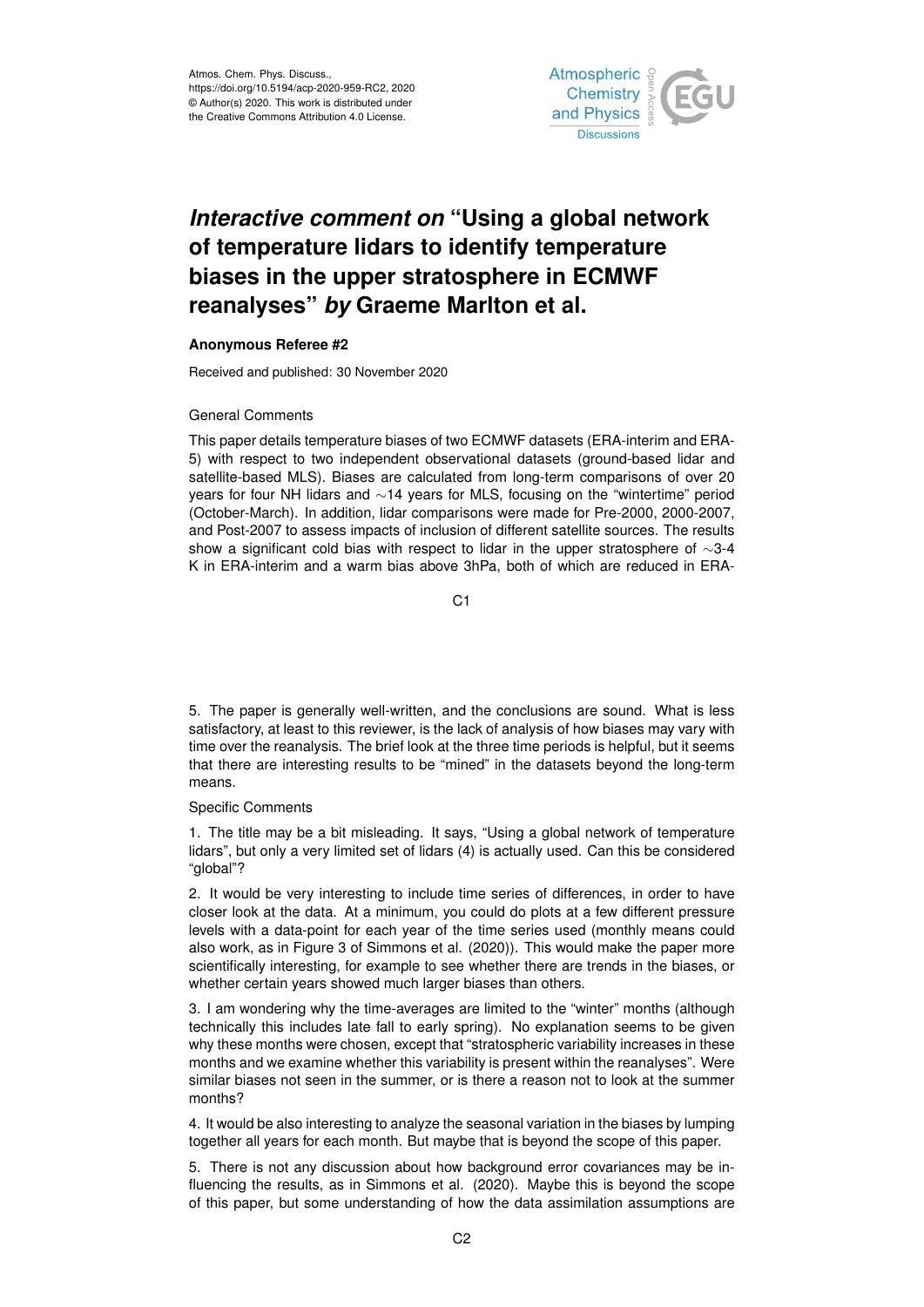impacting the results could be useful. Particularly, could different assumptions on ERAinterim and ERA-5 help explain some of the differences, or are they mainly due to the different datasets assimilated?

6. Page 4: The discussions of errors on this page is a bit confusing. It is difficult to tell whether the quoted errors are systematic, random, or some combination (e.g., RMS). The discussion of MLS errors did a better job of specifying errors as precision and biases.

7. One minor question about the GPSRO observations. Although you quote that they are available up to 40 km, the impact seems to reduce the bias from 3 hPa to 0.5 hPa. Much of this pressure range is generally above 40 km. Is the improvement above 40 km due to the improvements lower down impacting the upper levels via hydrostatic balance? Or do the analysis increments have correlation lengths that extend above the observations? Some comment on this would be helpful.

8. Page 5, Line 24ff: Could you also include the vertical range of these two reanalyses, both in model top and in what pressure range are the data made available?

9. Page 5, Line 33: May want to mention which of the "more measurements" may have an important impact on this study. Also, what observations are you referring to with "improved bias correction techniques".

10. Page 5, Line 34: What do you mean by "climate forcings"?

11. Page 6, Line 19: Out of curiosity, it would be helpful to know how many profiles went into the means for each site, both for lidars and for MLS. Could these numbers be included in each panel, or in the table?

12. Page 6, Line 26: Regarding the warm bias in ERA-Interim above 3 hPa, it would be useful to know whether the mean ERA-Interim profiles ever "turn over" to indicate the stratopause. That is clearly seen in the lidar, and is also seen in both ERA-5 and MLS. But maybe poor resolution of ERA-Interim at these levels makes it unable to capture

 $C<sub>3</sub>$ 

the stratopause very well. If that is the case, then the large warm bias in ERA-Interim at high altitudes could simply be explained.

13. Page 7, Line 33: You mention "uncertainties in the bias" as related to the increased width of the standard deviation. Maybe I don't understand how exactly you're calculating the standard deviation. Could you please provide some more detail? Is the smaller standard deviation for the lidar due to the longer time series used, which reduces the standard deviation of the mean?

14. Page 7, Line 36: Is the oscillation with height in the MLS data associated with specific MLS retrieval levels?

15. Page 8, Line 34: You say the profiles aren't affected significantly, but there are clearly some noticeable changes.

16. The vertical profiles of differences are a bit confusing, particularly with respect to the placement of the model levels. I'm assuming there is a solid black line with red dots overlaid only at levels where the differences are significant. Are there also black dots at levels were differences are not significant? It is difficult to distinguish these two cases from the plots. Maybe removing the black line would help, just showing dots at each level, or making the black line thin so the black dots are more easily visible. As it is, it looks like there are large regions of insignificant differences in some of the plots, where that probably isn't the case.

17. It was difficult to distinguish the colors in Figures 5 and 6, particularly which of the shaded regions corresponds to green and which to cyan. The overlapping of the shadings may be part of the confusion. Maybe an additional key for the shading would be helpful. Alternately, one could use thin lines with the same colors as the thick lines to indicate the boundaries.

Technical Corrections

1. Page 2, Line 3: May want to define middle atmosphere